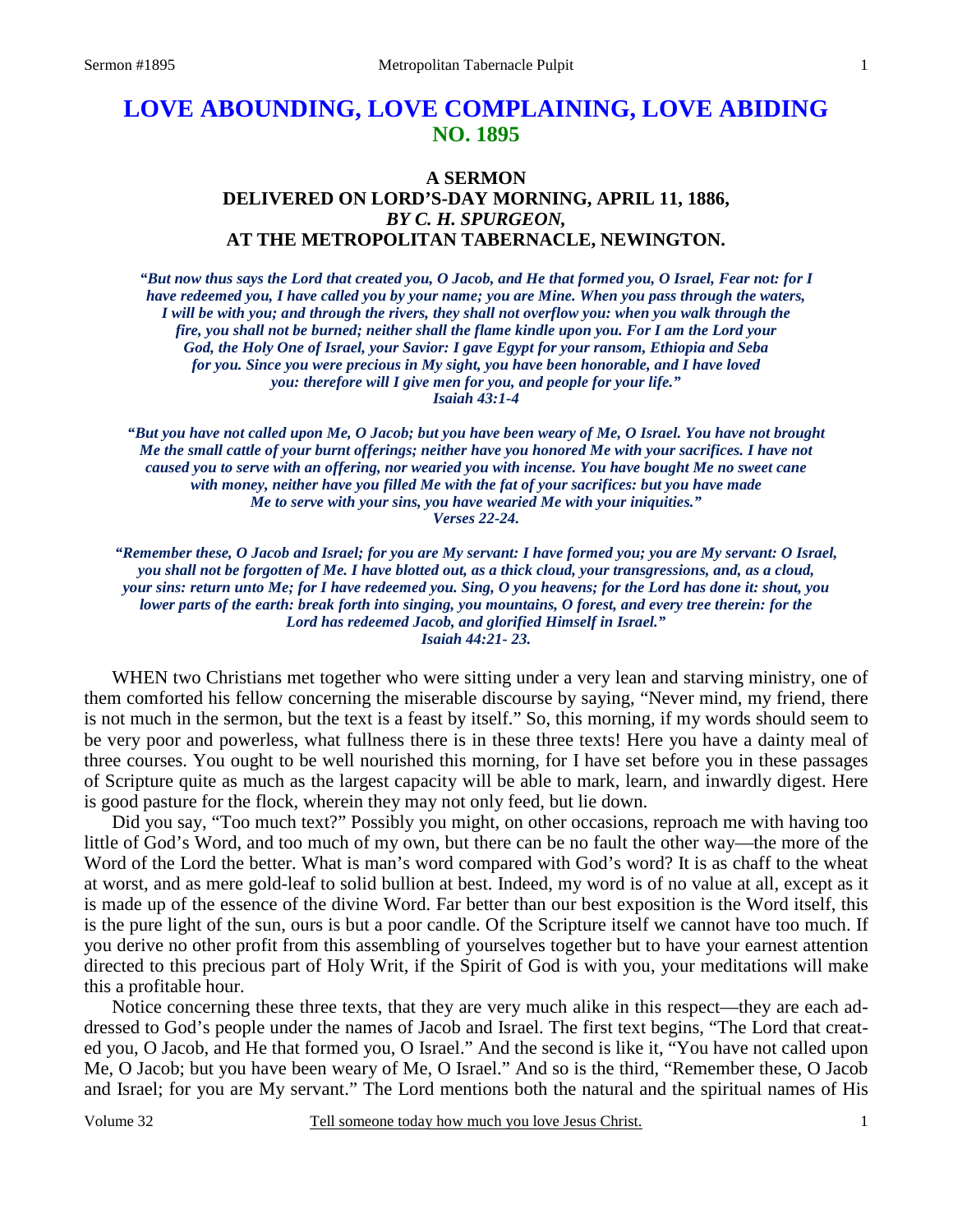servants, and this He does out of love to them. As tender parents will lovingly repeat all their children's names, sometimes calling them by one and sometimes by another, as different memories arise in their minds, so the Lord remembers Jacob, the name of His chosen given him at birth, by which he was known as "the supplanter," and then He repeats that higher name of Israel, the prevailing prince, which he won in a great spiritual struggle, when he wrestled with the angel of the Lord and would not let Him go. To make sure that the people should know to whom He spoke, the Lord calls them both Jacob and Israel. We are so apt to set the promise aside for someone else, that it is well to have the full address placed at the head of these heavenly telegrams.

 These texts are also like each other, again, from their being each one overflowing with love. Their manner and their matter differ, but their spirit is one. I do not know where the Lord's love is best seen, when He declares it and tells of what He has done and is doing for His people, or when He laments over their lack of love in return, or when He promises to blot out their past sin, and invites them to return to Him and enjoy His restoring grace. I trust that I may be helped so to handle these words that a sweet fragrance of love shall fill this house, as when choice ointment is poured forth. May you believe and feel the love of God to you, and then may there arise out of your own hearts the perfume of another love, born of the first, and like unto it, the love of your renewed hearts towards your God. This love is a spark of the eternal flame of God's love for you, may it never be quenched!

 I have to set before you divine love in three postures. The first text represents *love abounding;* the second text, *love lamenting;* and the third text represents *love abiding*—remaining constant to its objective notwithstanding all the provocations which have grieved it.

**I.** First, we have in our first text, from the first to the fourth verses, LOVE ABOUNDING. Come, you that love the Lord, and dwell upon His love. Concentrate your thoughts upon this wonderful theme, to which I trust you are no strangers, for you live in that love, and it is the joy of your hearts. Oh for the melting power of the Holy Spirit to make us feel it now!

 Love abounding, I said, and I said well, for you will notice, first *the time when that love is declared*. The first verse begins, "But now, thus says the Lord." And when was that? It was the very time when He was angry with the nation by reason of their great sins. "Therefore He has poured upon him the fury of His anger and the strength of battle; and it has set him on fire round about, yet he knew not; and it burned him, yet he laid it not to heart." It was a time, then, of special sin, and of amazing hardness of heart. "It burned him, yet he laid it not to heart." When a man begins to burn, he generally feels and cries out, He must be far gone in deadly apathy when he is touched with fire and yet lays it not to heart. Yet so the text describes the nation. Notwithstanding this, however, though His people had so provoked Him, and though they were so unfeeling under His chastisement, yet the Lord interposes in tones of grace with a word of infinite compassion. "But now, thus says the Lord." It was a time of love with God, though a time of carelessness with His people. You expect God's mercy words and love words to come to you after your repentance and obedience, and so, indeed, they do, for the Lord has choice rewards of grace for those who walk with Him in holy fellowship. Yet He restrains not His mercy to our good times, but He gives us glints of its sunlight in the midst of the storm, He sends clear shining after rain. Though He may smite us again and again to drive us from our iniquities, yet even then His gracious heart overflows with love, and He lets fall a word of pity for His mourners.

 Notice, next, that the Lord shows His abounding love in these verses *by the sweetness of His consolations.* "But now thus says the Lord that created you, O Jacob, and He that formed you, O Israel, Fear not." "Fear not" is a little word measured by space and letters, but it is an abyss of consolation if we remember who it is that says it, and what a wide sweep the comfort takes. Fear has torment, and the Lord would cast it out. Fear keeps us away from Him, and so He would chase it quite away. "Fear not," He says. As much as to say—I smite you, but fear not that I will destroy you. I chasten you for your sin, but fear not that I will disown you, for you are Mine. My countenance is dark with anger against your iniquities, but still fear not, for my wrath against your sin is but a form of My love to you—

*"In love I correct you, your gold to refine, To make you at length in My likeness to shine."*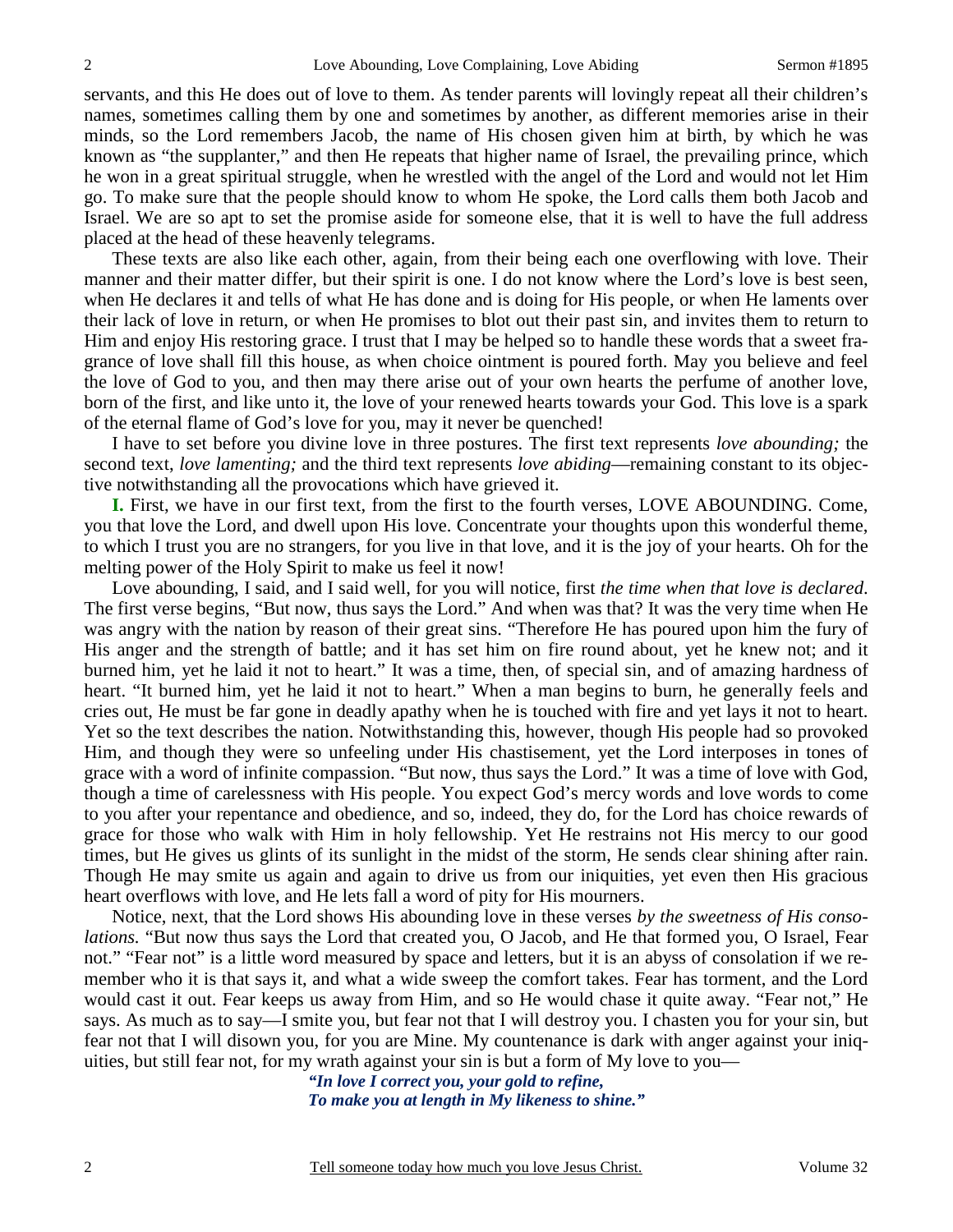You that are the people of God may at this hour be smarting, and crying, and sighing. But, oh the love of God to you! He hears your cries, and His compassions are moved towards you. Nothing touches Him like the groans of His children. Perhaps you have brought this evil upon yourself by your own fault, and you know it, but the Lord is ready to put away your sin, and make the bones which He has broken to rejoice.

 The consolations of God are small with you because there is some secret wickedness with you, but having revealed to you this wrong, and having subdued your heart by His Spirit, He now speaks to you as to one whom his mother comforts, and He says, "Fear not." Be not broken down with slavish fear, do not imagine that the Lord has changed towards you, do not dream that His promises will fail, or that His mercy is clean gone forever, so that He will be favorable no more. He knows your sin, and He has visited you for it, but still, "Fear not, for even this is a token that He has not given you up to perish in your sins." He has redeemed you, and therefore He will purify you to Himself, but He will never cast you away. Is it not considerate love on the Lord's part that He would not even have His children endure a fear? He not only removes our dangers, but He soothes our fears. He bends over us, and cries, "Let not your hearts be troubled." He sends the Holy Spirit to be the Comforter, and chase all our fears away. There is a wonderful intensity of affection in this passage, spoken as it is by the great God to His people while they are under the rod which they so richly deserve.

 Again, notice that the fullness of God's love is to be seen in the way in which *He dwells with evident satisfaction upon His past dealings with His people*. When we love some favored one, we like to think of all our love passages in years gone by, and the Lord so loves His people, that even when they are under His chastening hand, He still delights to remember His former loving-kindnesses. *We* may forget the wonders of His grace, but *He* does not forget. He says, "I remember you, the love of your espousals, when you went after Me in the wilderness." If He remembers our poor love, you may be sure that He does not forget His own! In His heart He stores up the memory of all His works of grace towards His chosen. See how He puts it, "Thus says the Lord that created you, O Jacob, and He that formed you, O Israel." He regards His people as the work of His own hands. He puts it twice over; He claims not only to have created the materials of the nation, but to have formed them into a people. The great potter created our clay, and then fashioned it with infinite skill. Both as to body and soul, we are fearfully and wonderfully made by the Lord our God. The Lord thinks upon you as His dear people, and remembers how He created you, and how He new-created you; how by His infinite grace He made you new creatures in Christ Jesus, and how He has gone on by His Spirit to fashion you, and mold you to His will, so that you are becoming more and more like His dear Son. The Lord mentions this to show His exceeding love, He has respect unto the work of His own hands. He that has made you with so much care will not break you. He will not abhor that which His infinite compassion has fashioned. In His great love He dwells upon His relationship to us as our Maker, and says, "I created you, I formed you." This is as true of our second creation as of the first. The Lord flashed into our soul the first ray of repentance, He created in us the first look of faith, He worked in us the first dew of love, and because of this grace-work He turns in love to us, and remembers us still.

 Then the Lord passes on to speak of His redemption of His people, saying, "I have redeemed you." Oh, the fullness of divine love which led the Lord to redeem His people, and then to speak of that deed with pleasure! He brought them out of Egypt, redeemed by the blood of the Paschal Lamb, and in our case He has brought us out of sin and death, by the blood of the Only Begotten. The Lord does not repent that He paid such a price for such poor worthless things, but He glories in it. "I have redeemed you." Our Lord Jesus remembers the pangs we cost Him. He cannot leave those to perish in their sins, whom He has ransomed with His own life! O poor backslider! The broad arrow of the King is on you, He cannot let His enemy rob Him of His purchase. Shall the prey be taken from the mighty? Shall Jesus fail to see of the travail of His soul? Picture in your mind this morning the Christ of God looking at the print of the nails in His hands and feet, viewing those marks with satisfaction, and then with equal satisfaction looking upon us who are His ransomed ones, a heritage purchased unto Himself. He cannot be weary of us, for He dwells upon what He has done for our redemption. He chose us for His love, and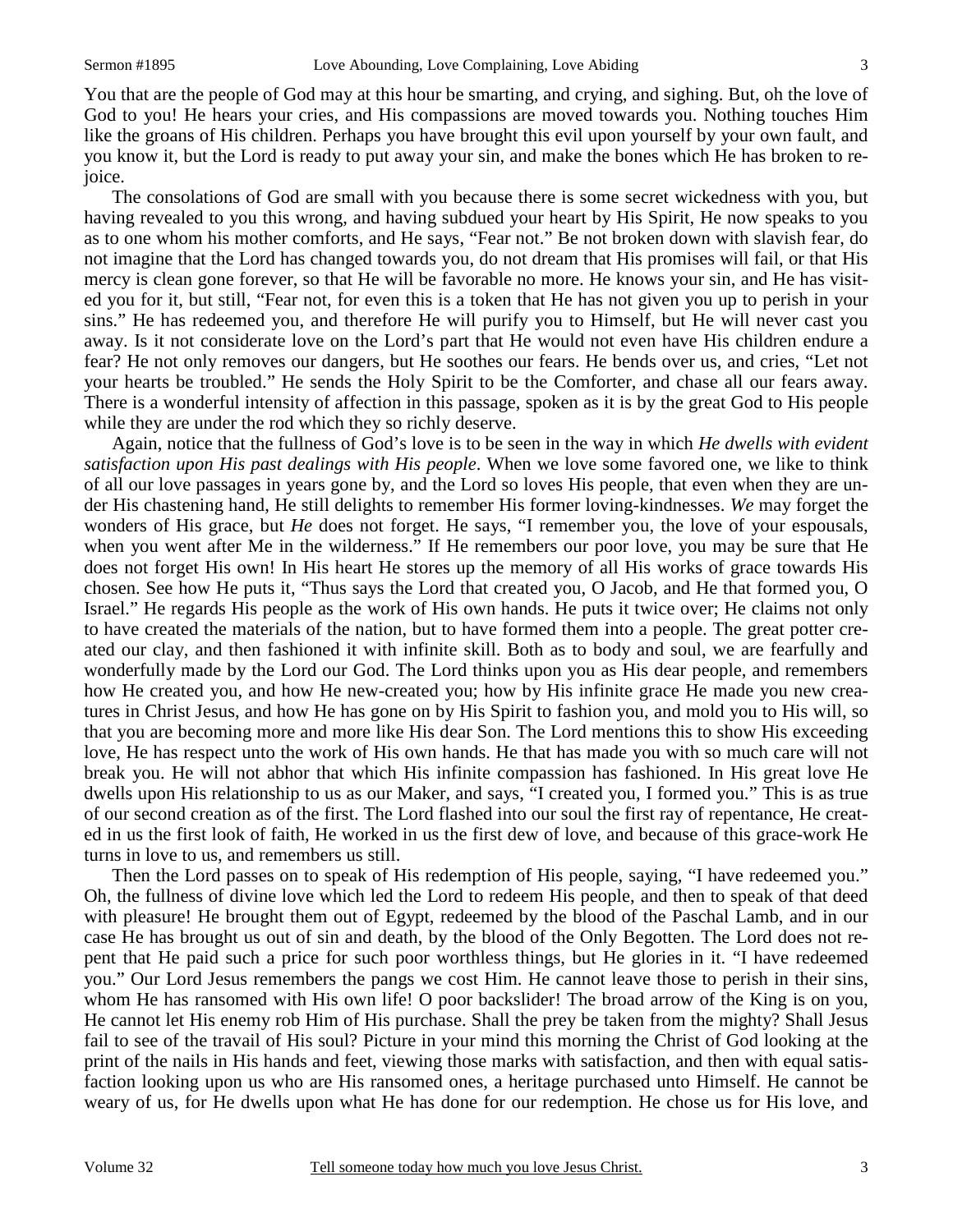then loved us for His choice, He redeemed us because He loved us, and now He loves us because He redeemed us.

 Moreover, he adds, "I have called you by your name." He did so to that nation, but we will dwell rather at this time upon His having personally called us to Himself. Oh the love which shines in our effectual calling, it must burn on forever! There was a day, and we can never forget it, when the gospel of God came to us with a pointed and personal power, such as we never felt before. Like as Mary Magdalene did not know the Savior until He said unto her, "Mary," so we did not know the Lord until He called us by our name. Surely, no love-call with which our mother awakened us in the morning from the happy sleep of childhood was ever more distinct than the call of God's grace to us when He spoke to us, and said, "Seek you My face." Blessed was the day when our heart replied, "Your face, Lord, will I seek." The Lord appeared of old unto us, He knew our name, for He called us by it, and He knew how to reach our hearts by convicting us of secret sin, He sent His servants to describe our character, and to say to us, as Nathan to David, "You are the man." We could not mistake the personal appeal which fastened cords of love about us, and drew us till we ran to Him who called us. As the Lord of old said to little Samuel, "Samuel, Samuel," and he answered, "Here am I," so has God said to some of us, as clearly as if we had heard it with our ears, "Come to Me," and we have come to Him. He is pleased to remember that He has called us by our name, and this shows that He does not repent of having called us.

 Observe, also, how He dwells upon His possession of His people, "You are Mine," He says. The Lord God was not ashamed to own His Israel, and now Jesus is not ashamed to call us brethren, the Father is not ashamed to call us children, and the Spirit of God is not ashamed to call our bodies His temples. "I have called you by your name; you are Mine." Have you forgotten that you are the Lord's? Yet does He not forget that you are His. You may be false to your covenant and steal away from God, but He has set His mark upon you, and you can never obliterate it. He claims you still, notwithstanding all your wandering and your forgetfulness, and He joyfully asserts His property in you. "I have called you by your name; you are Mine." He defies all comers to take from Him those whom He did foreknow by name, and whom He therefore called. Behold the fixity of divine love, and the warmth of heart which causes the Lord to dwell upon His past loving kindnesses! Does not this bring the tears to your eyes?

 If you desire to see the overflowing of God's love in another form, notice in the next verse how *He declares what He means to do*. He says, "When you pass through the waters, I will be with you, and through the rivers, they shall not overflow you: when you walk through the fire, you shall not be burned; neither shall the flame kindle upon you." His love casts its eye upon your future. The Lord does not promise you that you shall never go through the waters, nor pass through the fires. He loves you too well to make your way to heaven free from adversity and tribulation, for these things work your lasting good. You will have to go through fire and through water on your way to glory. But He does promise you this, that, the deepest waters shall not overflow you, and the fiercest torrents shall not drown you, for this one all-sufficient reason, that He will be with you. When you come to the fires, however terrible their flames, they shall not consume you, no; they shall not even kindle upon you. Like the three holy children in the furnace, not even the smell of fire shall pass upon you, because His presence shall preserve you to the end. Oh the love of God, that in the foresight of every grief and every sorrow that can ever befall His children, He pledges Himself never to forsake them! He pledges His word that He will be at their side in every trying hour, and this word He pledges to them even though He has felt bound to chasten them. He says, "Fear not, I am with you; be not dismayed, I am your God." He has said, "I will never leave you nor forsake you." Come life, come death, come temptation, come poverty, come sickness, come assault of Satan, come whatever may, from heaven, or earth, or hell, the Lord has promised that He will bear you through, and preserve you to His kingdom and glory. Oh the perseverance, the omnipresence, the omnipotence of divine love! Who is he that shall measure the length and breadth and depth and height of the love of God? Nothing can separate us from it, and nothing can harm us while we abide under its shadow. O cold hearts, do you not feel the warmth of this marvelous love?

 Still this is not all. The overflowing of divine love is seen in *the Lord's avowing Himself still to be His people's God*, "I am Jehovah your God," He says, "the Holy One of Israel, your Savior." God gives Himself to you, beloved. What a gift! He endows us, not merely with heaven and earth, things present,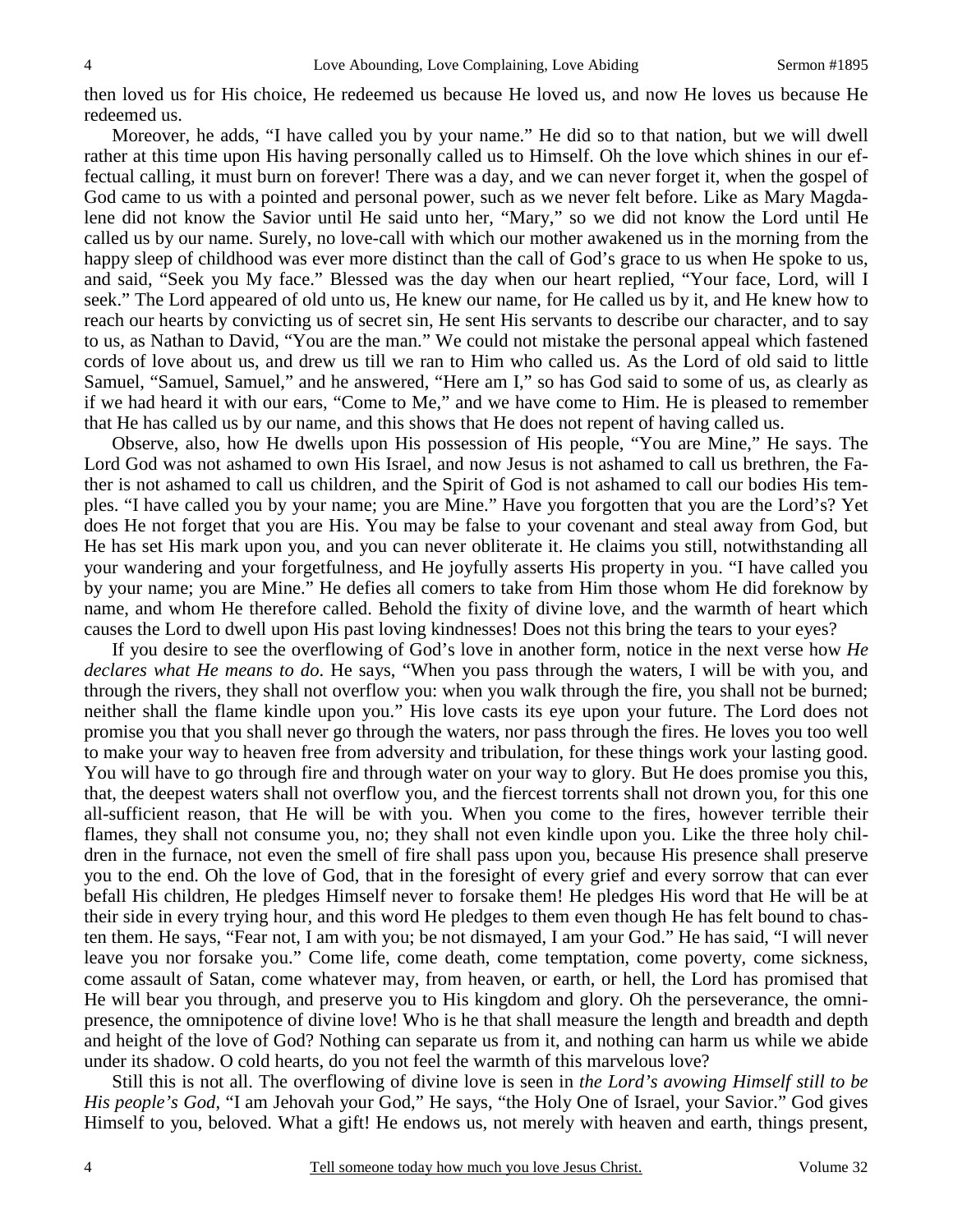and things to come, nor even with the half of His kingdom, but He gives us *Himself!* He says, "I will be their God." He bids us call Him "Our Father." All that God is, He gives to His chosen, and lays Himself out for their salvation. "I am Jehovah your God, the Holy One of Israel, your Savior." Oh, how He must love us, and with what boundless affection must He regard us, when He counts Himself to be none too great a portion to bestow on us!

 Though one would think He might have come to a close here, the Lord adds *His valuation of His people;* this was so high that He says, "I gave Egypt for your ransom, Ethiopia and Seba for you." To save Israel, He plagued Egypt, fast and heavy were His blows, until He smote all the first-born of Egypt, the chief of all her strength. Pharaoh and his first-born were nobodies as compared with Jacob's seed. Further on in history, after Isaiah's day, the Lord moved Cyrus to set Israel free from Babylon, and then gave to the son of Cyrus a rich return for liberating the Jews, for He made him conqueror of Egypt and of Ethiopia and of Seba. God will give more than the whole world to save His church, seeing He gave His only begotten Son. He seems to say to each one of you, "I give everything for you: I value you so much, that all things else shall be as nothing to Me so long as I can bless and save you." It has certainly been so with some of us, all providence has lent itself to promote our welfare, the angels of God have been our servants, and the Spirit of God has been our guide and teacher. We cannot avoid seeing how great events have been made subordinate to the good of persons so insignificant, how the Lord has even bowed the heavens that He might come down to our rescue.

 Then the Lord adds another note of great love. He says that He has thought so much of His people that *He regarded them as honorable,* "Since you were precious in My sight, you have been honorable, and I have loved you." *He publishes His love,* not only by His deeds, but by express words. I cannot pronounce these words as God's prophet must have spoken them, much less as God Himself would speak them. What a wealth of grace is here! They were poor Israelites, and they had been very guilty, and so they had dishonored themselves, but the Lord says, "Since you were precious in My sight, you have been honorable." What an honor the Lord puts upon those who believe in Jesus! "Unto you that believe He is honor." I have known those that have fallen into great sin, and have been made dishonorable thereby, but when grace has renewed them they have been pure and holy and honorable, made fit to be partakers of the inheritance of the saints in light. Blood-washed sinners are heaven's righthonorables. Men and women renewed by God's grace are the courtiers of heaven, the peers of the divine kingdom. What love is that which has made us heirs of God, joint-heirs with Jesus Christ!

 Such is the Lord's love, that even in the time when they were not acting as they should, but grieving Him, *He stands to His love of them,* and sets the same value on them as before, "Since you were precious in My sight, you have been honorable, and I have loved you: therefore will I give men for you, and people for your life." As if He said, "What I have done I will do again. My love is unalterable," I will give the same price for you as of old, if it is necessary. Remember how it is said of the Lord Jesus, "having loved His own which were in the world, He loved them to the end." Notwithstanding all their illmanners He was still their Savior. And it is so with Jehovah, the covenant God of Israel, having loved us until now with love so wonderful, He holds to it despite everything which might have turned away His heart. He declares, "You have been honorable, and I have loved you; therefore will I give men for you, and people for your life."

 Thus, in a very sorry way, I have skimmed the surface of this great sea of love. I beg you now to follow me while we listen to love as it speaks in quite another tone.

**II.** Our second text is in the minor key, it is LOVE LAMENTING, "But you have not called upon Me, O Israel" (verse 22). Observe the contrast, for it runs all through, and may be seen in every sentence, I have called you by your name; but you have not called upon Me, O Israel. I have called you Mine; but you have been weary of Me. I have redeemed you with a matchless price; but you have bought Me no sweet cane with money. You can work out the contrast yourself, and you will find it most remarkable; I cannot tarry to go into detail.

 Israel rendered *little worship* to God. She gave the Lord little prayer and little praise. Come, brothers and sisters, I will bring no accusations against you, but I will make confession of sin for myself. When we think of God's delight in us, and His love to us, is it not shameful that we should have been so sel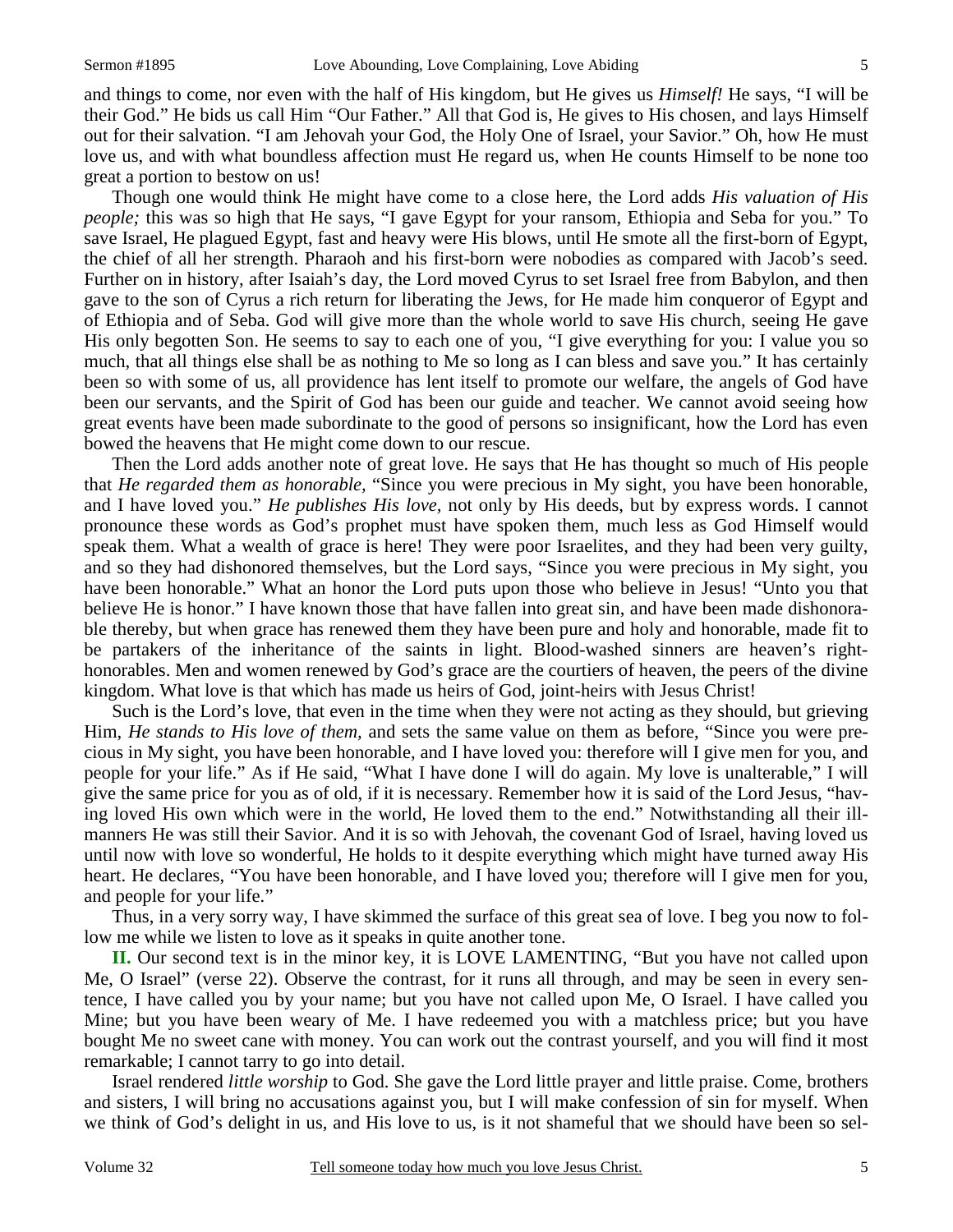dom engaged in devotion towards Him? Oh, how slack we have often been in private prayer! How hurried, how superficial! How little of praise have we brought, now and then a hymn, but this only when we were in the public congregation! How little of secret praise and reverent adoration have we rendered! The Lord has done great things for us, and heaped honor upon us, but how seldom has His name been joyously upon our tongue! How little have we spoken of Him or to Him! It takes a world of trouble to drive some of God's children to their Father, they live without Him, and are tolerably comfortable, and even when darkness lowers they are slow to run to Him. Alas! They hasten to some human friend, instead of returning at once to Him who has dealt so bountifully with them. I am not going to dwell upon this, because tender hearts will only need a hint. It we grieve those whom we greatly love, they have only to drop half a word and we see their drift at once, and endeavor to amend. If we have no love in our hearts, what is the use of a lengthened accusation? It will only embitter and harden. Brethren, may not the Lord of infinite mercy justly say to some of us, "But you have not called upon Me, O Jacob"?

 Notice, next, that there has been *little fellowship;* for the Lord goes on to say, "You have been weary of Me, O Israel." The Lord has delighted in us, for He joyously recounts His dealings towards us, saying, "I have created you and formed you. I have redeemed you, and called you, and made you Mine." If He had been weary of us we need not have wondered, but we ought to blush and be silent for shame, because we have wearied of Him. Brothers, are we tired of our God? If not, how is it that we do not walk with Him from day to day? Really spiritual worship is not much cared for in these days, even by professing Christians. Many will go to a place of worship if they can be entertained with fine music, or grand oratory, but if communion with God is the only attraction, they are not drawn thereby. They can spend many an evening where all sorts of levity and nonsense waste the hour, but when do they spend an evening with their God? If some of you had ever done such a thing, it would be marked down in your diaries as a wonder. Can any of you say, "I did once spend a night with God?" Is it not, then, true, "You have been weary of Me"? Alas! Some of my hearers have never spoken with God in all their lives. They are not on speaking terms with Him, they do not know Him. Small wonder is it that you do not believe in Him, he only truly believes in God who has come to know Him. He that lives with God, and walks with God, has no questions or doubts about His existence, he has risen long ago above that wretched state of mind. God grant that any of you who are weary at the very mention of eternal things may be delivered from your earth-bondage, and made to rejoice in the Lord.

 We are moved by this passage to confess how *little of spirituality* has been found in the worship which we have rendered. "You have not honored Me with the sacrifices." When we have come to worship in public and in private, we have not honored the Lord by being intense therein. The heart has been cold, the mind has been wandering. Often we have the posture of devotion without devotion, the words of praise without the praise, the language of prayer without supplication, attendance at the Lord's Supper without communion. Ah me! How hosannas languish on our tongues! How nearly our devotion dies! Let us repent and pray for better things.

 Again, the Lord mentions that His people have brought Him *little sacrifice.* "You have not brought Me the small cattle of your burnt offerings; you have bought Me no sweet cane with money: neither have you filled Me with the fat of your sacrifices." Everything we have God has given us, and He has given to us far beyond our deserts or even our expectations. What small returns we have made! In the religion of Christ there is no taxation, everything is of love. It spoils our gifts if we give because we must; it is the voluntariness of what we do for Christ that is the excellence of it. Under the old law there was a certain tithe to pay, but the devout who loved their God were not content with this, they of their own accord bought sweet cane with money and gave it for the making of incense to be used upon the altar of the Lord. Saints of those times denied themselves luxuries that they might have the high joy of contributing to the worship of the Lord whom they loved. Some saints do this now, and find great delight in it, even as Mary delighted to pour the very precious ointment from her alabaster box upon the head of the Well-beloved. Alas, how little have some done in this direction! I will not dwell upon it, for, as I have already said, a hint is all that is needed by a loving heart. Yet is it not sadly true that many offer to the Lord only that which costs them nothing? If it comes to making sacrifices for the truth's sake they will have nothing to do with it.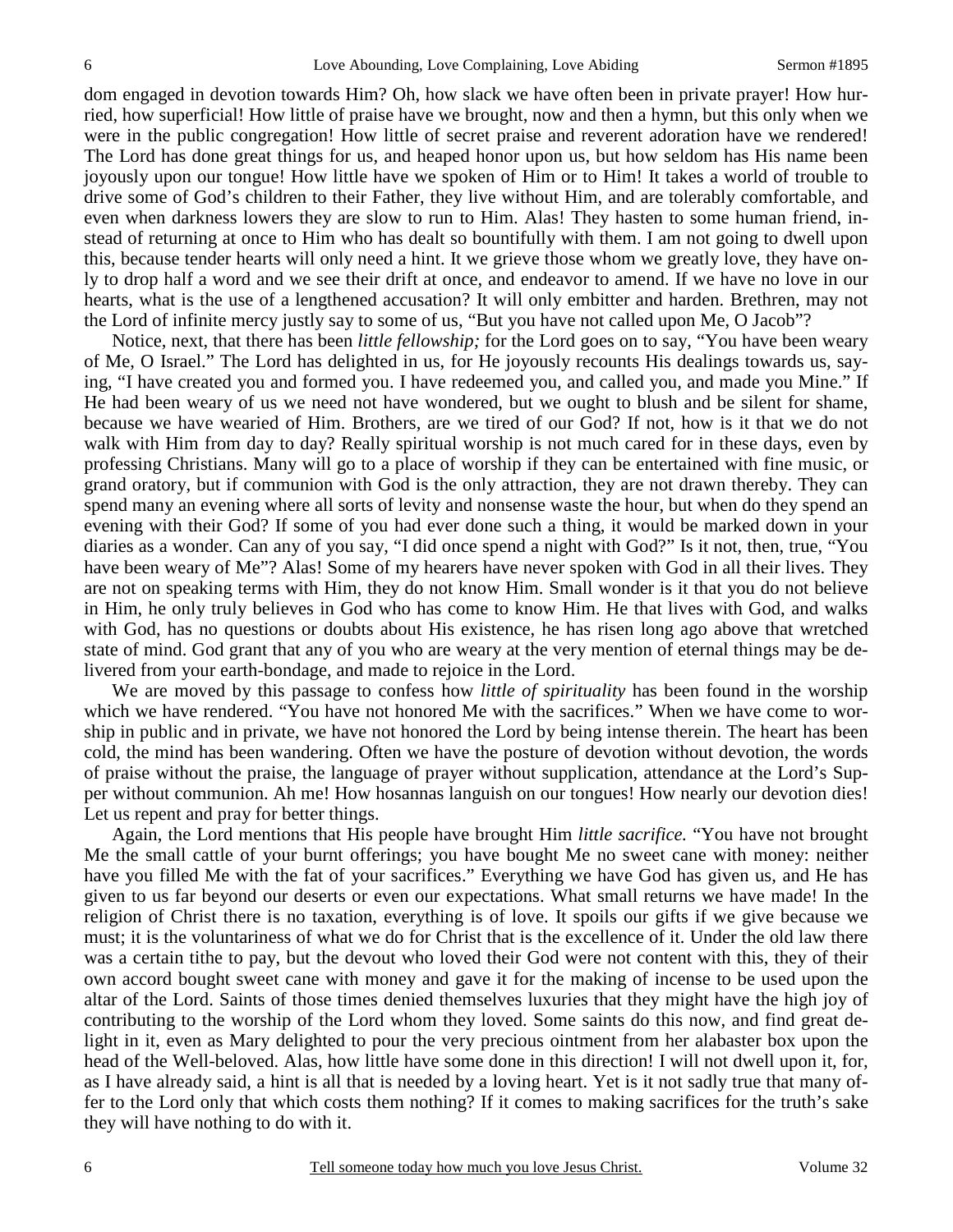Once more, it is said that we have been very slack *in our consideration of our God*. The Lord says, "I have not caused you to serve with an offering, nor wearied you with incense; but you have made Me to serve with your sins; you have wearied Me with your iniquities." The Lord is thoughtful of us, but we are not thoughtful towards Him. He considers our feelings, but we treat Him with heartless brutishness. God has made us honorable, but we have not made Him honorable, He has treated us as dear friends, but we have made a servant of Him—made Him to serve with our sins. Many treat the Lord as if it was most fit that He should be forgotten, they profess to believe in Him, and yet live atheistical lives, unmindful of His presence, not regarding His law. Doubtless many come into His courts unwashed and defiled, having forgotten to seek cleansing through the atonement of His dear Son. They dare to stand before a holy God in their willful unholiness. Beloved, is it not so? Have not even those who are His people too often spoiled their praises, their prayers, and their secret devotions by a lack of preparedness of heart, and cleansing of spirit? Let this question go round, and he that has the most renewed mind will be the most likely to accuse himself.

 I must not fail to remind you that I commenced by declaring that in each of the three voices of the Lord the tone was always that of love. If the Lord did not love us very much, He would not care so much about our love towards Him. True love alone knows how to burn with jealousy. How greatly God must love me since I see that He desires to have my whole heart! What condescending tenderness that the Lord of glory should complain, "You have bought Me no sweet cane with money!" It is the plaint of love. Remember, the Lord does not need our sweet canes or our money. "The silver and the gold are His, and the cattle upon a thousand hills." He says to His enemy, "If I were hungry I would not tell you." He needs nothing at our hands. But when He chides us for withholding our love-tokens, it is because He values our love, and is grieved when it grows cold. Yonder father does not need anything of his child, and yet when his birthday comes round, and there are whispers all over the house and little contributions, that something may be given to dear father, he is greatly pleased, he is more charmed with the little ones' trifling gifts than with the gold he wins on the Exchange. It is sweet to live in the thoughts of those we love. You that are blessed with happy domestic life, you know that in these matters you do not look for bare duty, but the free suggestions of love bear the palm. It is because the Lord loves us so much that He bemoans our lack of grateful affection, and sadly mourns—"You have not called upon Me, O Jacob; you have been weary of Me, O Israel." What has the Lord done that we should treat Him so? O brothers, let us mend our ways. Surely we have treated everybody better than our God. In Him we live and move and have our being, and yet, by the way we act, one would think we had never heard of Him. He has loved us with an everlasting love, and dealt with us in amazing mercy, and yet we are ungrateful and cold. Well may we smite upon the breasts which harbor such stony hearts, and pray that the Holy Spirit may inspire us with ardor of love to Him who loved us, and gave Himself for us. God bless these words to you, dear brethren, by His grace!

**III.** I have now to finish with my third text, which I felt bound to take, lest I should conclude with mourning and lamentation. Our third text exhibits LOVE ABIDING.

 Notice, in the twenty-first verse of the forty-fourth chapter, how the Lord *still calls His people by the same name,* "Remember these, O Jacob and Israel." Still are the names of His elect like music in the ears of God. One would have feared that He would have dropped the "Israel," that honorable name, which came of prevailing prayer, since they had not called upon Him. Why call him a prevailing prince who had grown weary of his God? We would not have marveled if the Lord had only called them by their natural and carnal name of Jacob. But no, He harps upon the double title; He loves to think of His beloved as what they were, and what His grace made them. O heir of heaven, God loves you still! God does earnestly remember you still. Jehovah Jesus wears upon His breast-plate the names of His people, and He has not torn one of the gems from its setting, neither has He erased a single name of Reuben, Simeon, Gad, or Levi from its jewel. Your name is still upon the palms of His hands. If nothing has touched you before, this ought to awaken your conscience, and melt your heart. O, child of God, your God remembers you! He calls you still by name, and owns you as His.

 Notice in the text how *the Lord claims His servants,* "You are My servant: I have formed you; you are My servant." He has not discharged us, though He has had cause enough for doing so. How often